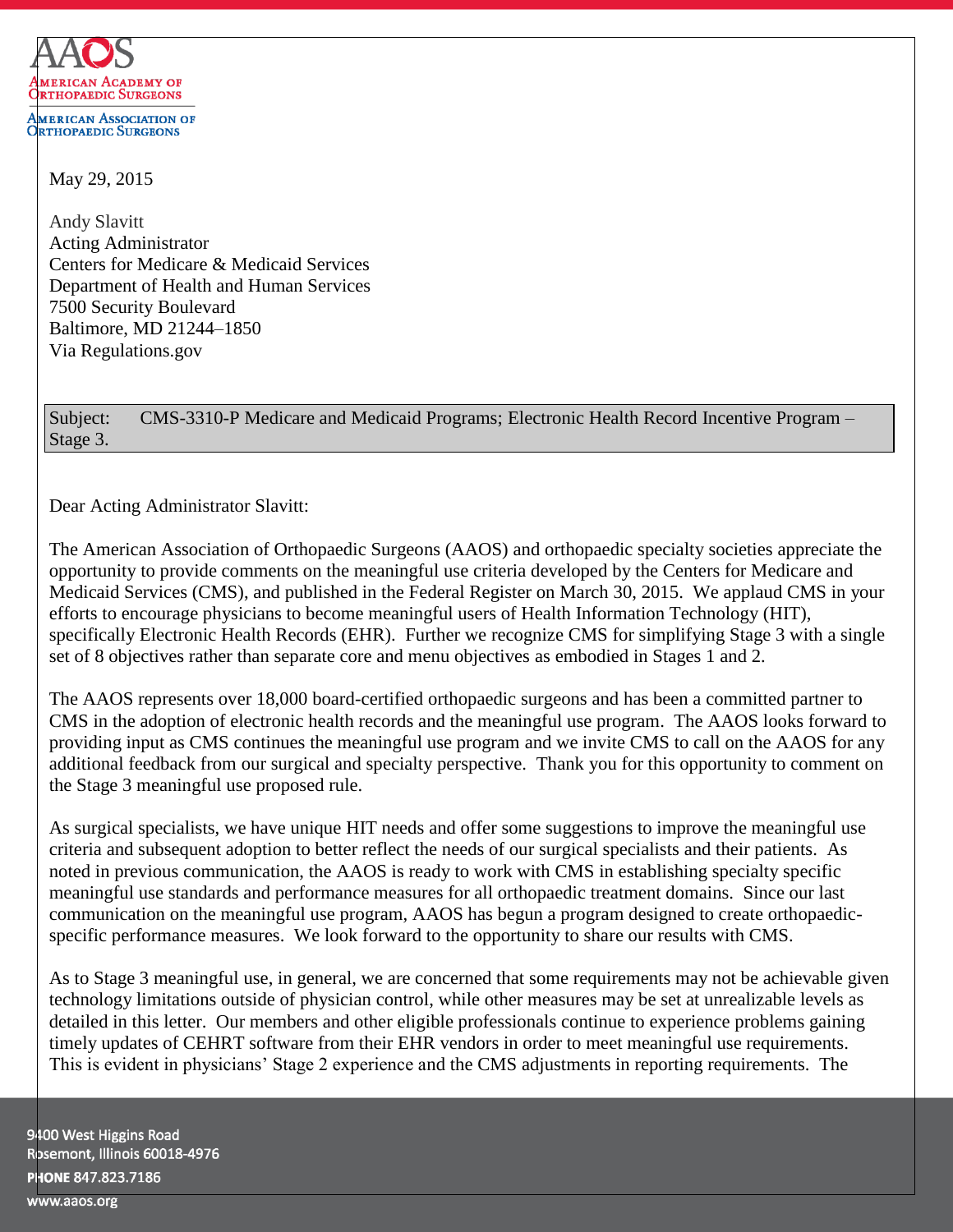

AAOS is concerned that new Stage 3 requirements will not be supported by CEHRT software vendors in a timely manner, creating difficulty for physicians in meeting the prerequisites enumerated by CMS.

In order to implement all of the standards, orthopaedic surgeons would spend an excessive amount of time with direct input of certain patient data into their EHR systems that are not essential to the diagnosis and treatment of musculoskeletal conditions or injuries. We feel that orthopaedic surgeons should concentrate their time and effort in recording data that are germane to the musculoskeletal issues for which the patient seeks his or her care. For example, when evaluating and treating a 56 year-old female patient with a wrist or hip fracture, the orthopaedic surgeon should document additional patient-specific information on osteoporosis. However, when treating a patient for hip arthritis, conducting tests and documenting information on hypertension at each appointment is not likely to yield meaningful improvement in blood pressure management. An appropriate frequency of measurement criterion and referral to another physician to treat the comorbidity is necessary, otherwise there is an inappropriate burden placed on the specialist community. These examples demonstrate appropriate action for value-based documentation of comorbidities in terms of identification, evaluation, and management.

The AAOS recommends reconsideration of the length of the reporting period for Stage 3 meaningful use. We note that CMS chose to expand the reporting period to a 365 consecutive day cycle for Stage 2 and then changed the rule back to 90 day reporting when there was a substantial shortfall in expected reporting by eligible physicians and hospitals. The AAOS reaffirms our recommendation from previous communication to CMS, to institute a graduated period reporting plan, requiring 180 days for Stage 3, 270 days for Stage 4, and 365 days for Stage 5. Rather than an all or nothing approach characterized by a 365 day requirement for Stage 3, an incremental approach ensures physicians can sustain their meaningful use for a longer period of time.

We offer the following additional comments on specific Stage 3 meaningful use objectives.

# **1. "Protect Patient Health Information."**

The AAOS strongly believes that physicians and their staff have a fundamental responsibility to protect patient health information. We support this criterion and AAOS is producing a security and risk assessment manual and training program to help our members meet this requirement. CMS can help all eligible professionals and hospitals meet this goal by publishing a specific checklist delineating minimum standards for what constitutes a security risk analysis.

# **2. "Electronic Prescribing."**

The AAOS strongly believes that electronic prescribing of medications promotes patient safety. We agree with the criteria established for this objective. The AAOS applauds the intent of this provision and believes this is a vital component to a comprehensive Electronic Health Record (EHR) and meaningful use. We repeat our concern for the prescribing of opioids. Orthopaedic surgeons prescribe narcotic medication at discharge for many patients and our members know the inherent dangers. Yet, electronic prescribing of opioids is not permissible in all states. Further, the study by Harle, CA, et.al., (PMID: 25300237) reported in the Journal of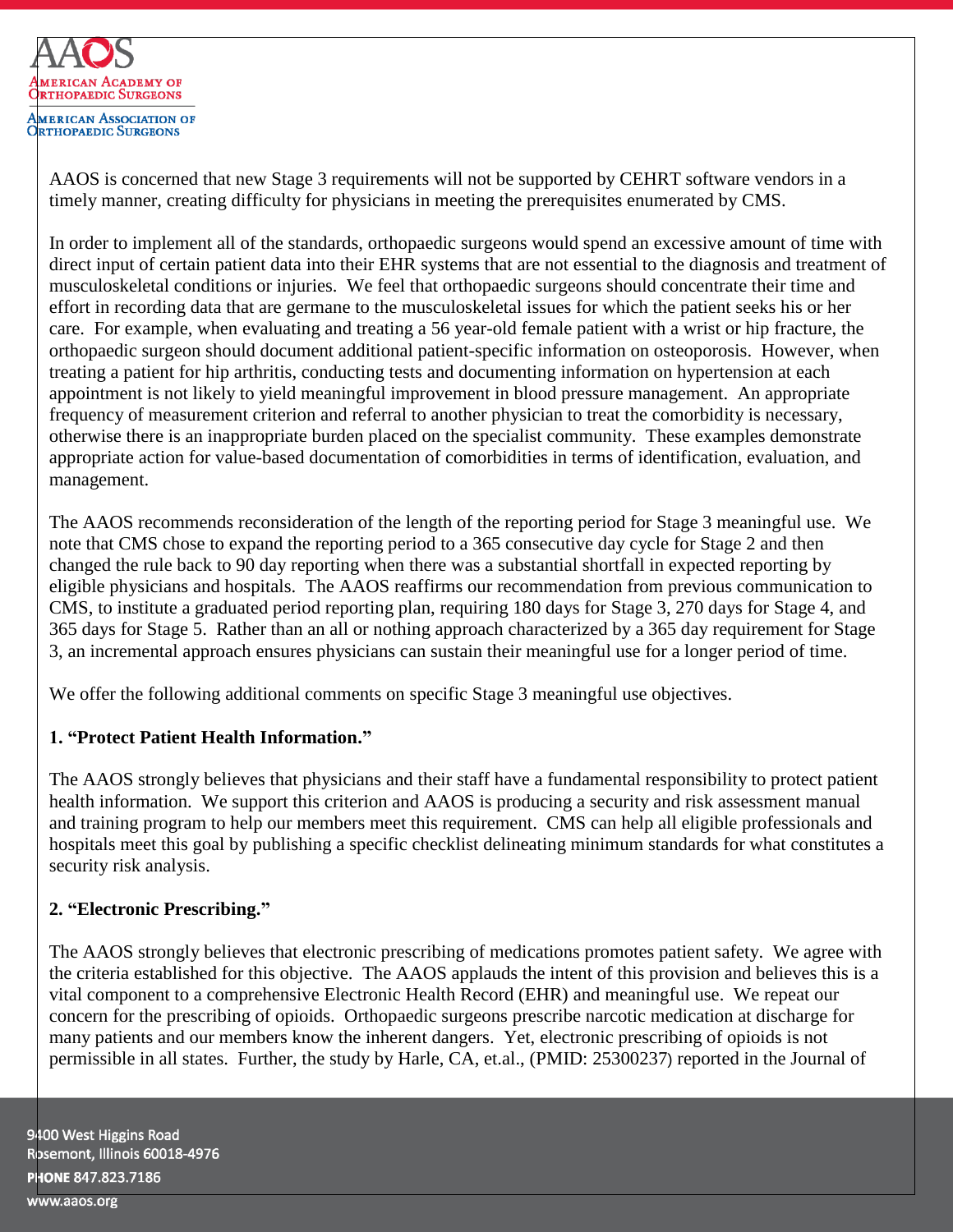

Medical Systems found "higher levels of opioid prescribing among physicians with EHRs compared to those without. These results highlight the need to better understand how using EHR systems may influence physician prescribing behavior so that EHRs can be designed to reliably guide physicians toward high quality care." The AAOS recommends CMS requires CEHRT vendors to include education and guidelines for prescribing opioids in EHR programs. The measure exclusions should include opioid prescribing using a traditional paper prescription form.

## **3. "Clinical Decision Support."**

Similar to our comments for Stage 2, we strongly believe that physicians need to have clinical decision support tools at the ready. We recommend EHR vendors provide physicians quick and easy access to specialty-specific clinical guidelines and appropriate use criteria developed by national professional organizations such as AAOS. We renew our offer to work with CMS, NCQA, or other agencies to establish orthopaedic-specific clinical decision support tools (clinical quality measures and performance measures) and urge CMS to work with other medical professional organizations to expand specialty-specific quality measures and improvement goals for patient and population health.

The AAOS is engaged in developing performance measures on osteoarthritis pain and on the functional assessment and management of hip fractures in the elderly. Our process for developing these performance measures includes a review of existing AAOS Clinical Practice Guidelines and a systematic literature review. The performance measures link to patient reported outcomes and clinical quality, and make a powerful clinical decision support tool for orthopaedic surgeons. Future performance measure development will focus on the management of anterior cruciate ligament injuries, management of rotator cuff injuries, and shoulder arthroplasty. These efforts represent a unique collaboration opportunity and the AAOS is ready to work with CMS to embed these performance measures into the meaningful use program to provide specialty-specific quality measures.

# **4. "Computerized Provider Order Entry (CPOE)."**

CPOE is now the standard for medication, laboratory, and diagnostic imaging order entry. The AAOS supports the requirements noted in the proposed measures. Our support comes with two caveats focusing on improving patient safety as there are inherent risks when using an EMR system. Studies have documented mixed results in EHRs' ability to detect and prevent an error. The AAOS recommends CMS require CEHRT systems to include patient safety checks when a physician or other provider is entering orders for tests or treatment. Using reflective listening in verbal communication is known to ensure the message is received. The AAOS believes CEHRT systems need to include patient safety order checks to ensure accuracy. The Joint Commission has noted the potential for medical error when using an EHR system. Further, the Joint Commission noted some EHRs have demonstrated the ability to reduce adverse events, particularly EHRs with clinical data repository, clinical decision support, computerized provider order entry (CPOE) and provider documentation functionalities. CEHRT systems need to include these features.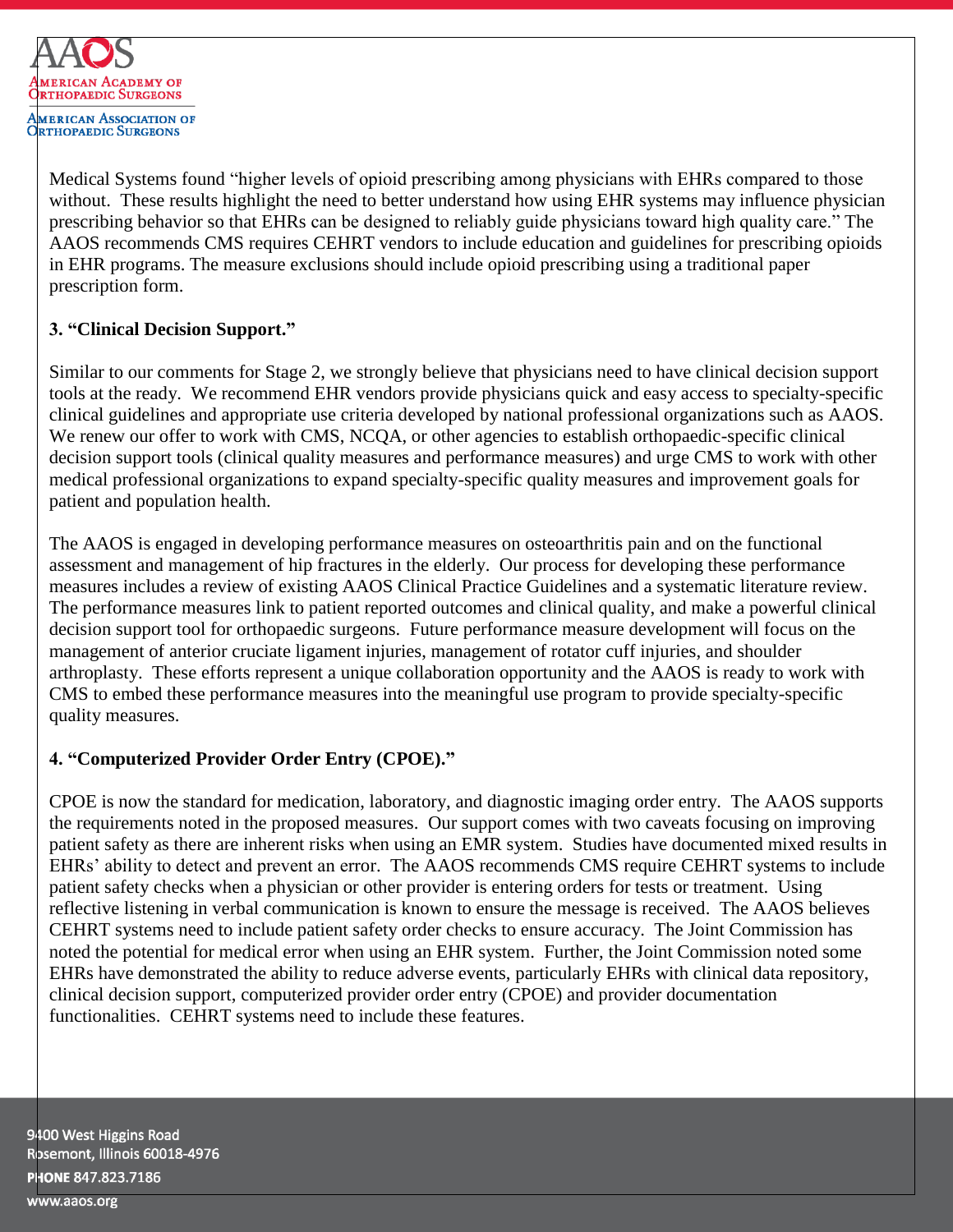

**MERICAN ASSOCIATION OF RTHOPAEDIC SURGEONS** 

In addition, the AAOS recommends CMS place new requirements on CEHRT systems to improve order entry for in-office radiology and physical therapy services. Many of today's EHR system designs do not accurately reflect the requirements orthopaedic surgeons have when ordering imaging or physical therapy services. Our members report they are stymied by the order entry program as it defaults to a generic radiology order when the doctor is seeking a more comprehensive imaging study or when they order a more detailed physical therapy program for patients. As a result the doctor receives an incomplete imaging study. A second order is then written on paper in order to complete the needed imaging. For physical therapy, the same is true. EHR programs default to what is "programmed" rather than what the doctor orders. Improving this EHR programming across all systems reduces waste, lost time, and improves patient safety.

## **5. Patient Electronic Access to Health Information.**

During the past 18 months, EHR vendors have made excellent progress in developing the tools necessary for physicians to implement a portal for patients to access health information. More and more medical practices are adopting this technology as soon as vendors can complete the necessary software installations. While we support this requirement, the AAOS is concerned with the proposed measure that 80 percent of all unique patients are provided access to view online, download, and transmit their health information within 24-hours of its availability to the provider. Stage 2 called for 20% of all unique patients to have access to health information within 24 hours. Further, many physicians struggled to meet the Stage 2 requirement not from failure to provide the information, but because patients failed to access portals or available online health information. The AAOS supports gradually increasing thresholds, and we do not want some physicians to struggle to meet a measure only to see CMS later backtrack on the requirements.

The AAOS recommends modifying the percentage of patients from 80 percent to 50 percent. Our view is that incremental growth can be sustained for a longer period of time and lead to additional increases in Stage 4 and Stage 5 meaningful use. Further, we recommend adding the phrase, *"with respect to system capabilities"* to allow practices to develop and enhance this capability in conjunction with the capabilities of their EHR systems as vendors deliver and install new, updated software.

# **6. "Coordination of Care through Patient Engagement."**

The AAOS recognizes the importance of secure communication from the patient to physician offices, between the offices of physicians and other providers, physician offices to hospitals, and physician offices to patients, if we are to achieve this objective. Effective coordination of care through patient engagement requires that each patient participates in his or her care decisions. The patient is the central player and must understand the medical/health information provided by the care team regardless of its delivery method.

The patient must navigate a complex health care system along the entire continuum of care. If the technology is in place, viewing, downloading, and transmitting information to a third party does not represent a significant challenge for patients. The challenge will revolve around the lack of uniform presentation of this information to patients, the need for those with multiple medical problems to manage a similar number of "portals", and the inevitable time-lag that such a broad change in the behaviors of patients and the public will require.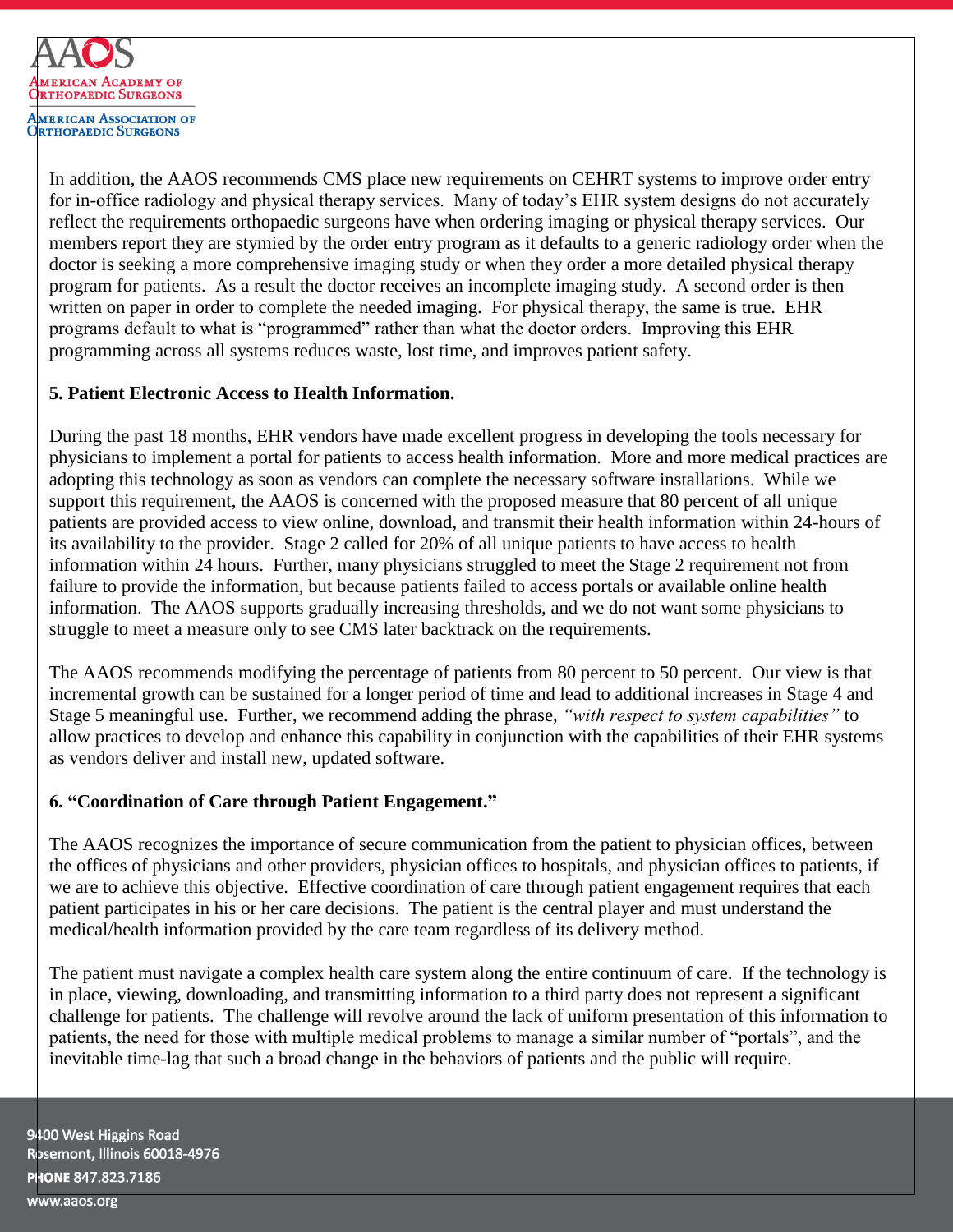

Data shows coordination of care breaks down at certain key points such as handoffs or patient adherence to treatment due to communication problems. In these situations, the patient must be ready to participate in care decisions.

### *Measure 1*

If the technology is in place, viewing and downloading patient information does not represent a significant challenge and more and more physicians can send and receive secure messages to patients and other providers. Often the technology is not even available, yet alone installed.

Proposed measure 1 places the physician at risk for not meeting the objective for the patient transmitting information to a third party. There are no methods specified in the objective for documenting that the patient has, in fact, transmitted a file to a third party. Physician offices will have difficulty documenting that the patient sent a file to an appropriate third party. The AAOS would rather have the physician be responsible for sending information to an appropriate third party to ensure information gets to the responsible party and is HIPAAcompliant, if necessary. Interoperability between physicians and other providers is preferred over patients sending information. With Stage 2, physicians experienced compliance challenges when patients failed to access information or portals, even when available. Physicians should not be held accountable for a measure that requires action by the patient.

The second option for measure 1 is an ONC-approved API. At this time there are no known ONC-approved APIs and we do not know when or if one will ever be approved.

## *Measure 2*

The AAOS recommends expansion of this proposed measure to include other communication modalities, programs, and applications that provide physicians with use of a secure, mobile network for the transmission of HIPAA-compliant patient information. Limiting the transmission origination from only the CEHRT does not recognize our increasingly mobile world. Using a cellphone or tablet technology and a secure application, physicians are now able to send and receive HIPAA-compliant messages and transfer patient information to downstream caregivers such as physical therapists.

## *Measure 3*

The proposed measure 3 for this objective requires patient generated health data or data from a non-clinical setting is incorporated into the EHR. The AAOS sees potential problems with patient supplied data including accuracy, timeliness to impact treatment, and the quality or value of the information as it pertains to treatment of the patient's problem. These problems may lead to errors in patient care. For these reasons, the AAOS recommends that CMS delete proposed measure 3 for this objective.

The AAOS recommends CMS rethink this critically important Stage 3 objective. While the physician can fulfill this requirement by meeting 2 of 3 measures, the AAOS is concerned that only 1 measure is achievable by physicians. In linking patient responsibility to the physician for both measurements 1 and 3, the likelihood of satisfying this objective is very limited as experience in Stage 2 demonstrates.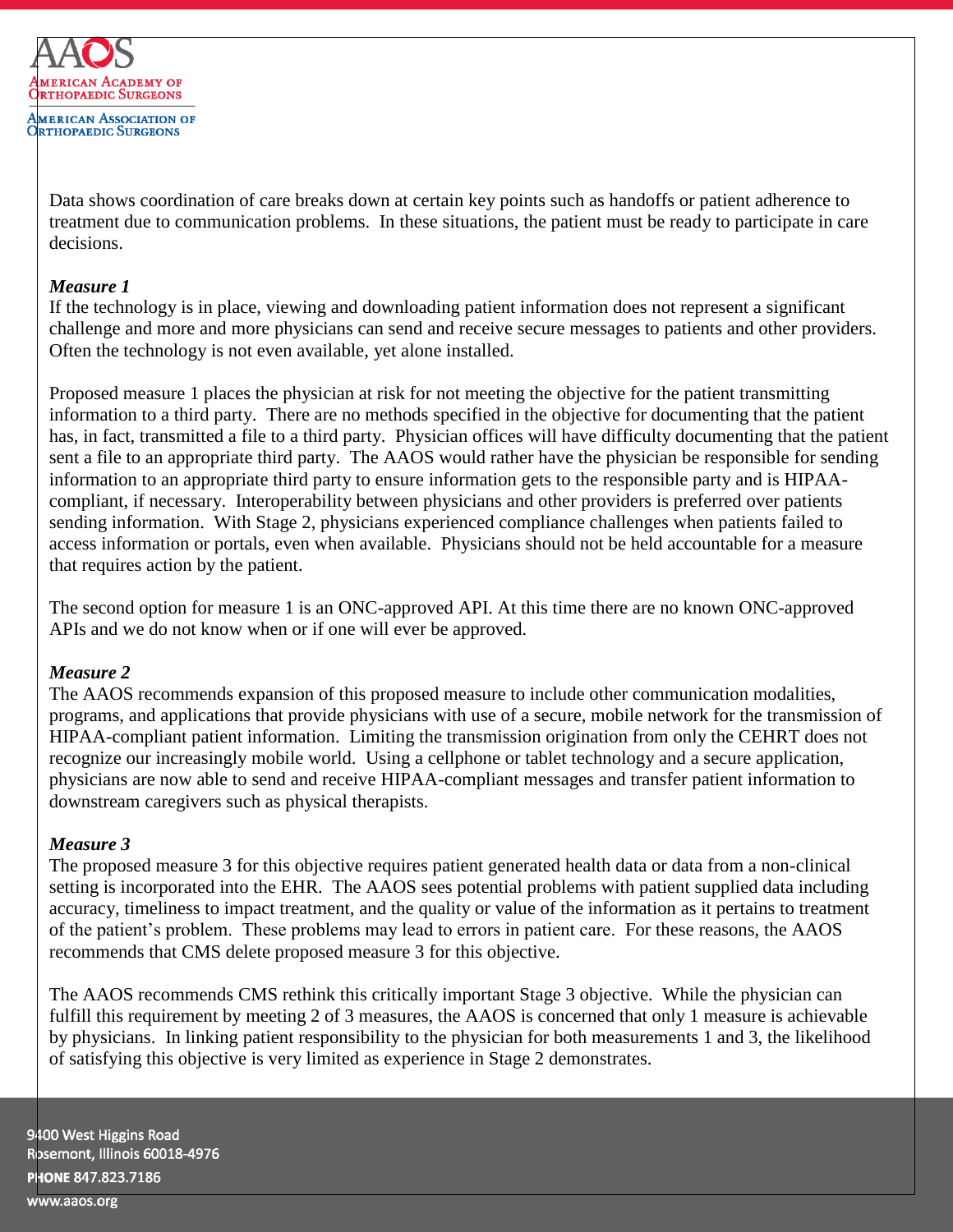

## **7. "Health Information Exchange."**

The AAOS recognizes the high value of accurate and timely health information exchange. Health IT is just beginning to show success in the exchange of health information, but clarity, standards, and practical solutions remain as the major issues standing in the way of interoperability. At the recent HIMSS Annual Meeting ONC National Coordinator for HIT Karen DeSalvo, MD noted these major issues require resolution, if the nation's health care system is to succeed in health information exchange. The unknown is a date certain as to when the technology will be in place to meet the objective. Open questions abound focusing on standards, application program interface, data security during transmission, and costs. The cost of using a local or statewide HIE is not reimbursed and this places an unfair financial burden on physician practices.

Work on health information exchange protocols and technology may have begun too late to meet this objective. Essentially, the timeline to achieve the nationwide capability for health information exchange is very short, just 18 months. The AAOS strongly recommends reducing the proposed measures to a lower threshold of 20 percent for ALL 3 proposed measures in this objective, and to include a caveat that allows the eligible professional to exclude this objective if the technology is not installed and tested by January 1, 2017 or January 1, 2018, depending on when meaningful use attestation is done. Starting with the lower measurement will allow CMS to increase the threshold for Stage 4 and Stage 5 in a similar manner to our suggestion for increasing thresholds for the reporting period for Stage 3 objective 5 noted above.

# **8. "Public Health and Clinical Data Registry Reporting."**

For orthopaedic surgeons, there are few clinical data registry reporting options, and the largest Registry now in operation, The American Joint Replacement Registry is organized to collect data from hospitals rather than orthopaedic surgeon practices. There are no qualified clinical data registries tracking patient outcomes for other orthopaedic procedures that involve implanting a device. This is especially true in orthopaedic trauma, where implanting plates and screws are usual and customary for treating open fractures or in spine care for scoliosis, for example. As a result, most orthopaedic surgeons will report exclusion for this measurement option. The AAOS recommends the engagement options and proposed measures by CMS include the stipulation that the orthopaedic surgeon is given credit for meeting this measurement if the admitting hospital is submitting data on the orthopaedic surgeon's patient cases to a qualified clinical data registry at any time during the reporting period.

In our Stage 2 comments, we noted the importance of differences in medical practices as a factor in public health access. Surgical specialties like orthopaedic surgery have limited indications for administering an immunization and there is no exclusion criteria noted in the proposed rule. In orthopaedic surgery, tetanus immunization used in select trauma cases is the only direct immunization that might be reported to a registry by an orthopaedic surgeon. The AAOS recommends CMS draft a set of exclusions for this measurement similar to the exclusions for other measures for Objective 8.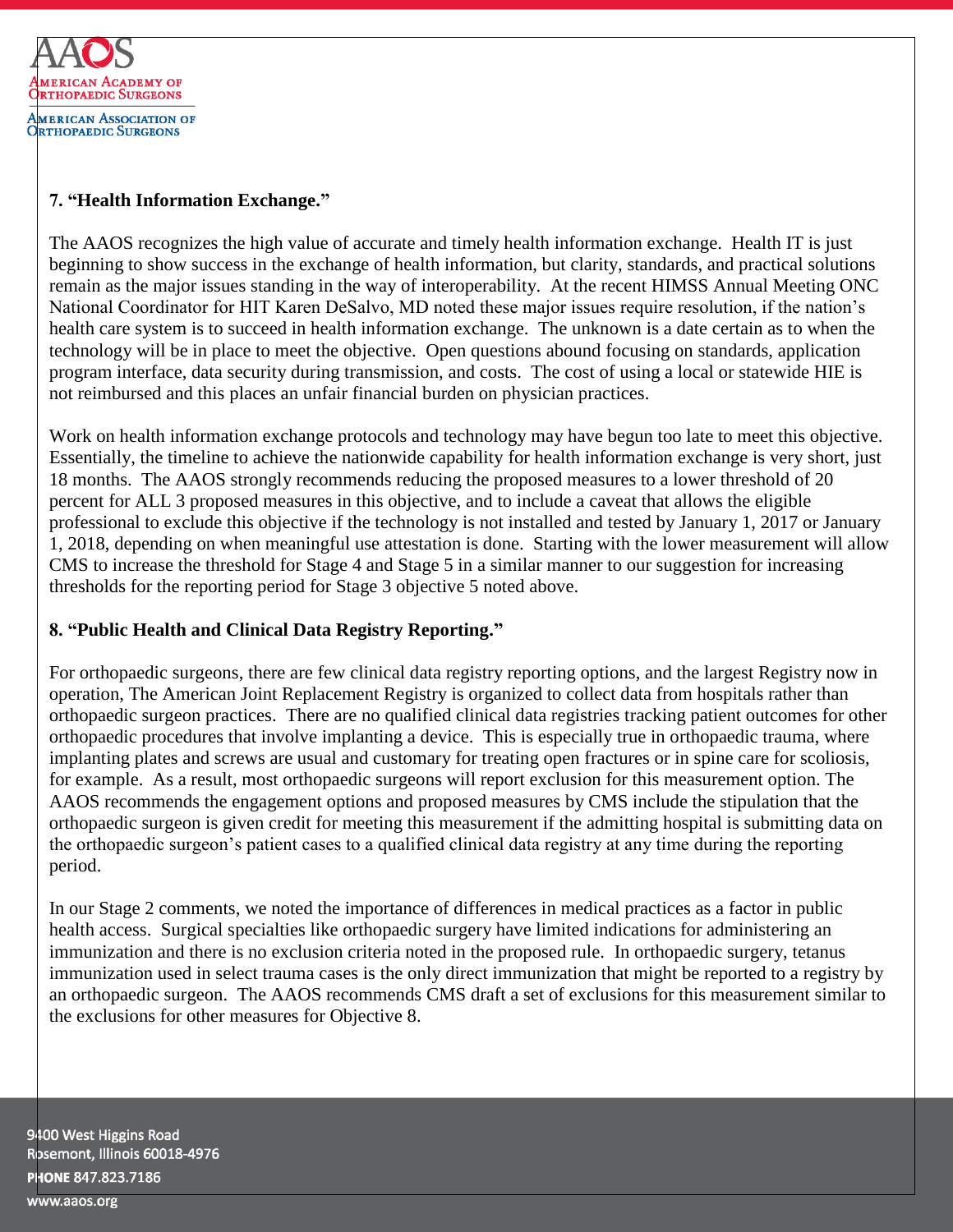

For syndromic surveillance, the AAOS recommends that CMS establish clear criteria defining syndromes that would be reportable. A medical syndromes web site list indicates more than 130 different syndromes. There are many orthopaedic problems that are noted as syndromes, but the AAOS questions if it is the intent of CMS to collect data on syndromes such as cubital tunnel syndrome or carpal tunnel syndrome, as compared to those typically reported by primary care physicians, pediatricians, and family physicians such as irritable bowel syndrome, Down syndrome, or toxic shock syndrome.

In closing, we thank you for the opportunity to provide comments on the proposed Stage 3 meaningful use criteria. We believe that Health Information Technology is a fundamental core competency on the road to improving our nation's health care system. While we are encouraged by the direction of the proposed Stage 3 rule, we have significant concerns about practicality. As specialty physicians, we face unique technology challenges, ranging from certification issues to collection of appropriate data, as well as the larger issues impacting all physicians such as interoperability and cost. Challenges remain despite our desire to adopt EHR technology. The amount of time orthopaedic surgeons would spend trying to meet the proposed Stage 3 objectives would ultimately result in less time treating patients, thereby reducing patients' access to care.

We support the common goals of improving quality and providing appropriate documentation of patients' medical care, but we are concerned the complete set of objectives remains more relevant to primary care physicians, while disadvantaging specialty care physicians. As such, we encourage CMS, in conjunction with the Office of the National Coordinator and the HIT Policy and Standards Committee, to create specialty-specific meaningful use standards for surgical specialists concurrent with promulgating the meaningful use standards already published for primary care physicians. The AAOS is ready to support CMS efforts to create meaningful use criteria specific to surgical specialists, should CMS choose that direction.

Sincerely,

and Tenscher MD.

David Teuscher, MD President American Association of Orthopaedic Surgeons

 $Q_{Q}$ 

Jay Lieberman, MD President American Association of Hip and Knee Surgeons

9400 West Higgins Road Rosemont, Illinois 60018-4976 PHONE 847.823.7186

www.aaos.org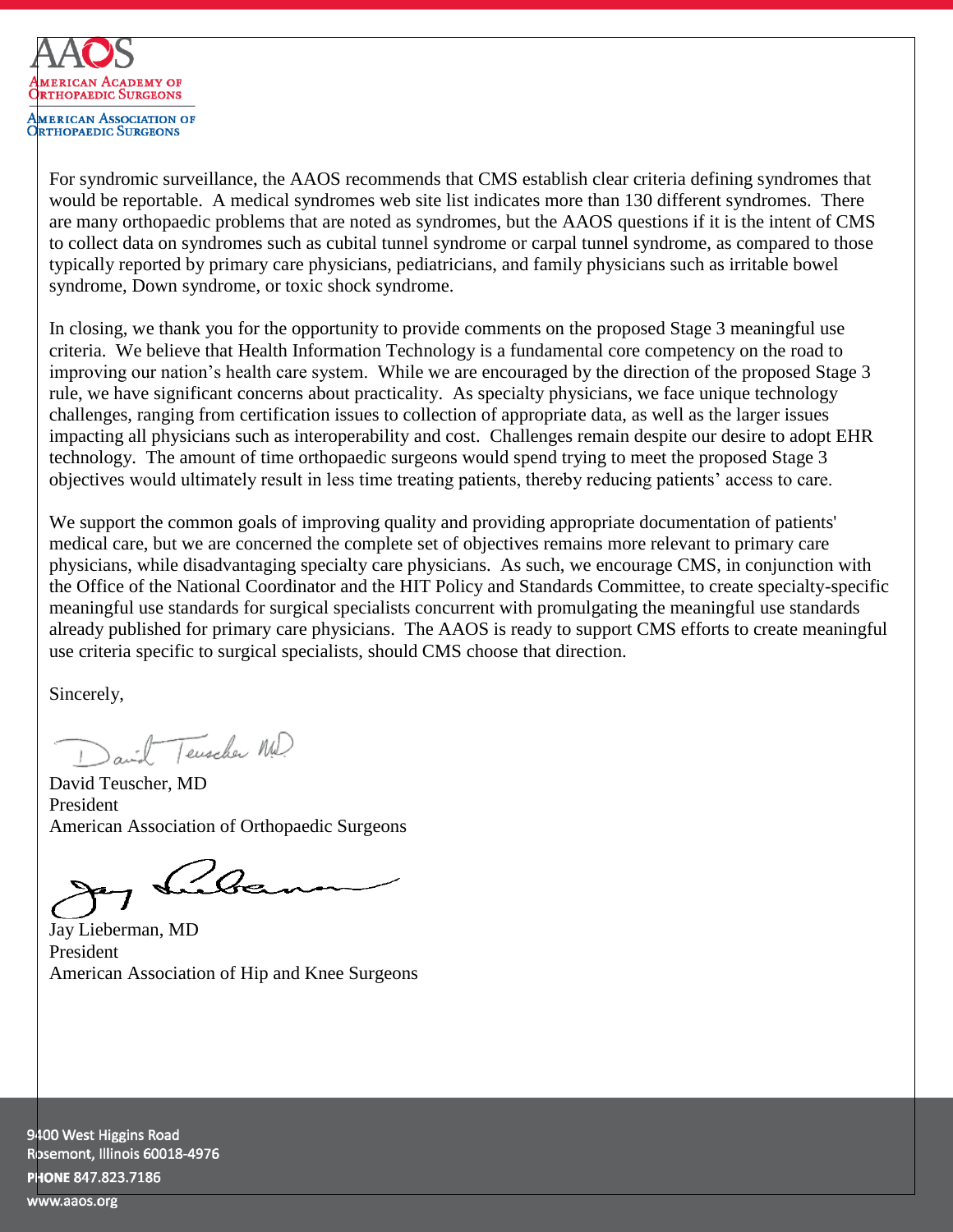

**MERICAN ASSOCIATION OF ORTHOPAEDIC SURGEONS** 

William Beach MO

William Beach, MD Immediate Past President Arthroscopy Association of North America

Buutungerme

Bruce J. Sangeorzan, MD President American Orthopaedic Foot and Ankle Society

Robert adjacent

Robert A. Arciero, MD President American Orthopaedic Society for Sports Medicine

 $\sim$   $\sim$ 

William J. Mallon, MD President American Shoulder and Elbow Surgeons

aby D

William H. Seitz, Jr., MD President American Society for Surgery of the Hand

Clear S. Hil-OC

Allan S. Hilibrand, MD President Cervical Spine Research Society

9400 West Higgins Road Rosemont, Illinois 60018-4976 PHONE 847.823.7186